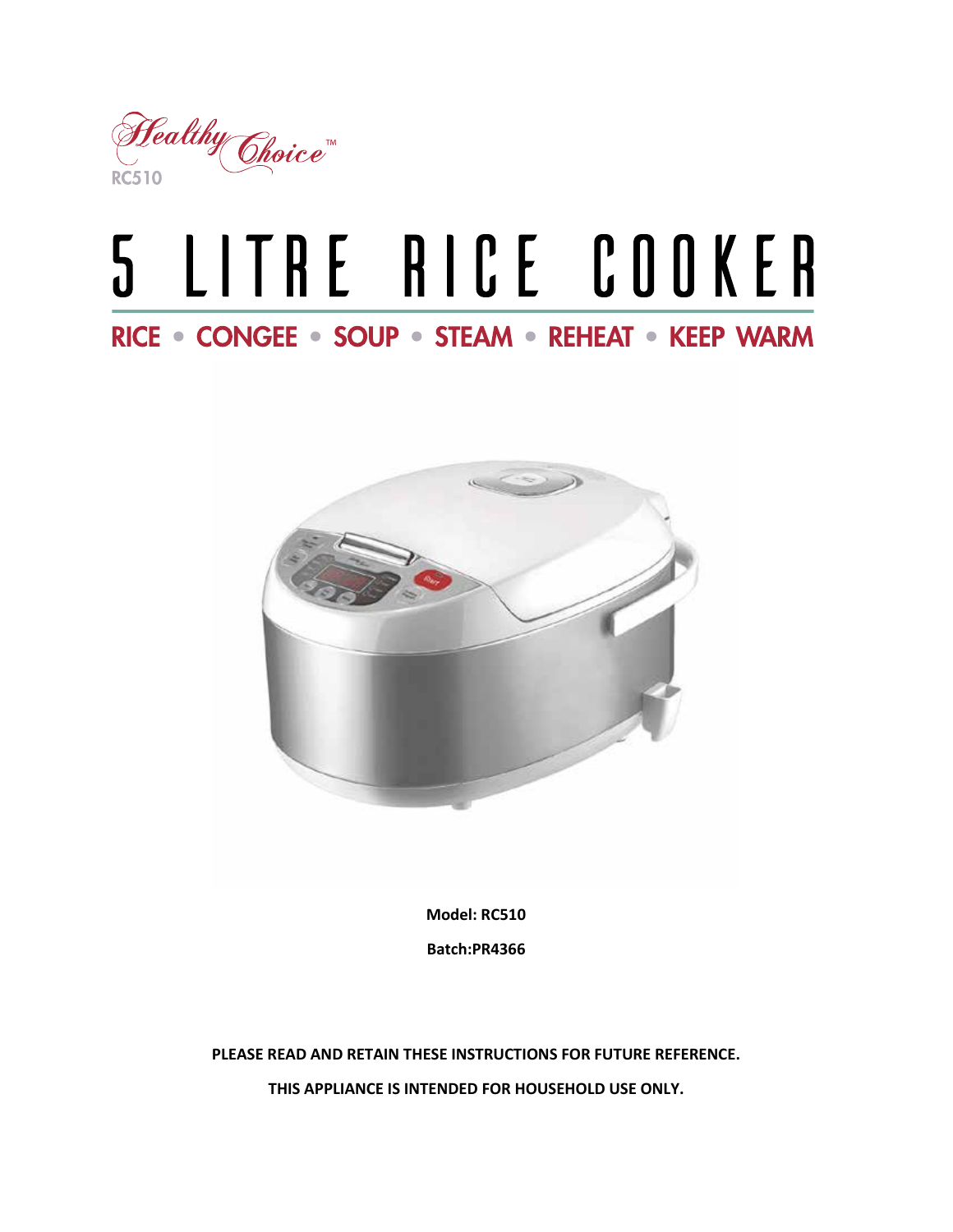The illustrations used in this manual are to illustrate the operation method and product structure of the product. Where there is a small difference between the physical item and the illustrations, please take the physical as the standard.

# **INTRODUCTION**

This 5L Rice Cooker offers fuzzy logic technology and can cook any versatile texture of rice from sushi-prepared rice all the way to congee and mixed grain rice.

Rice cookers with fuzzy logic technology have a smart sensor that makes automatic, appropriate adjustments to the cooking time and cooking temperature. Whether cooking minimum or maximum quantities, the rice comes out perfectly cooked every time as long as our suggested rice-to-water proportions guide is followed. Enjoy regular, hard or soft rice results as well as dedicated cooking programs for congee, soup, steam and reheat.

The large control panel combined with the easy-to-use and easy-to-see 4-LED digital display makes user operation simple and straightforward. The 24-hour delay start makes for easy nofuss cooking when all the preparation is ready to go beforehand. The automatic 70°C keep warm mode will keep the meals ready-to-eat until it is time to serve.

Pre-packaged with a steam tray, measuring cup and spoon, these accessories allow full cooking possibilities for all the available cooking options. With a 5-litre non-stick aluminum inner pot, this rice cooker is the ideal solution for effortless, large family meals and is simple to clean as well.

Complete with a convenient carry handle and easy one-touch button pop up lid, this 5L Rice Cooker is perfect for authentic homecooked meals.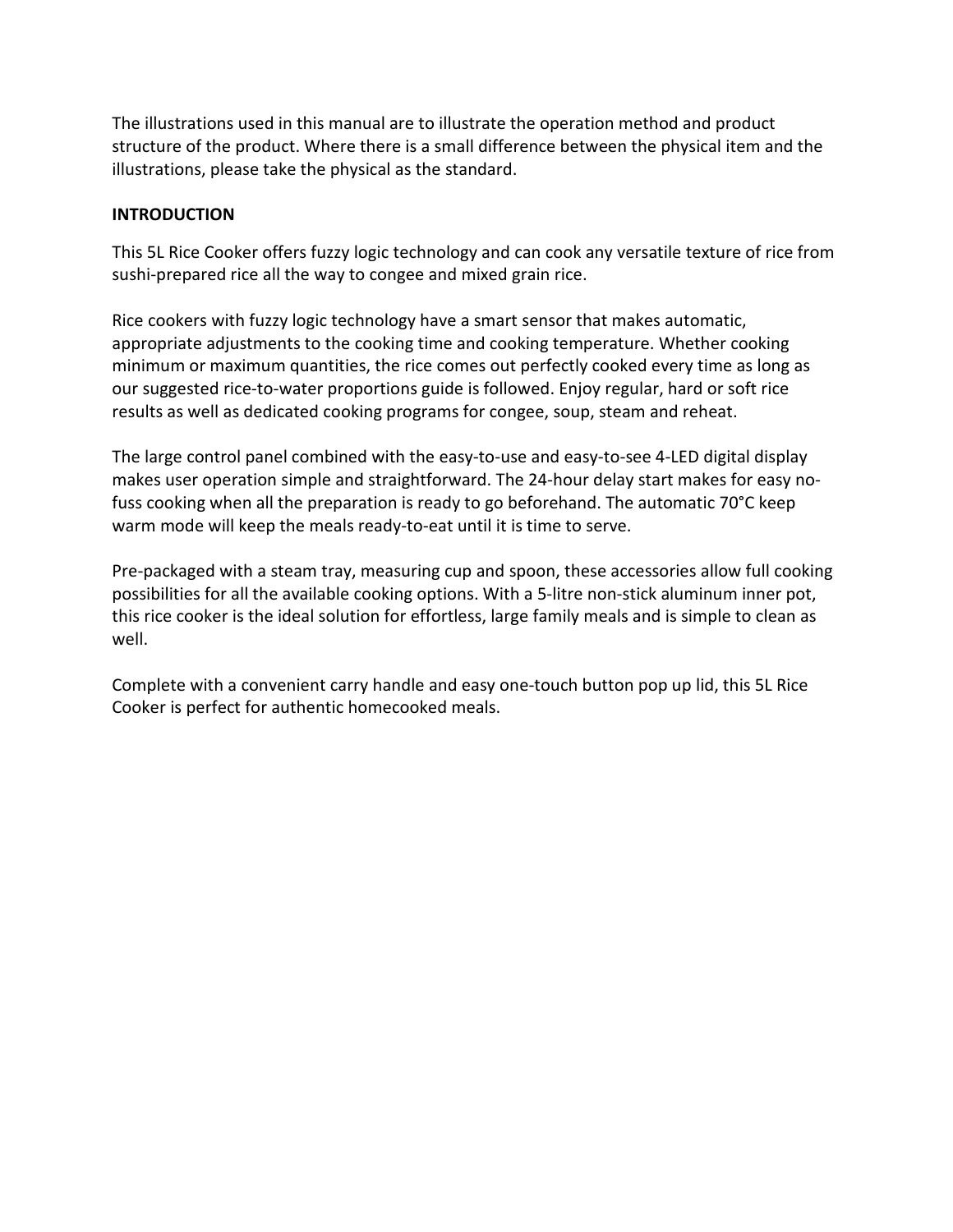#### **IMPORTANT SAFEGUARDS**

This User Manual contains information on the use and care of this product. Please read this User Manual carefully before using the appliance and save it for future reference.

**Before first use, check the device specifications and the power supply in your network.** 

**Example and safely disregard any packaging material and labels before using this product for** the first time. Ensure children and babies do not play with plastic bags or any packaging materials.

■ Do not use if the cord or plug are damaged. If the power cord is damaged; it must be replaced by the manufacturer, its service agent or a similarly qualified person to avoid a hazard.

Do not operate any appliance with a damaged cord or plug or after the appliance malfunctions or is dropped or damaged in any manner, take it to the store where the unit was purchased or call Lenoxx customer service for further assistance on 1300 666 848.

■ Do not let the cord hang off the edge of a bench, table or touch a hot surface.

Do not pull the cord. Always take the plug. Do not reel the cord around the device housing.

 $\blacksquare$  Never attempt to disassemble and repair the appliance by yourself. If you encounter problems, please contact customer service.

■ Using accessories or replacement parts that are not recommended or not sold by the manufacturer may cause damage to the appliance.

**Example 20** Always unplug the appliance and let it cool down before cleaning and removing parts. Keep it unplugged when not in use.

 $\blacksquare$  To avoid electric shock and fire, do not immerse the appliance in water or other liquids. If that occurs, immediately unplug it and contact customer service for inspection.

**This appliance shall not be used by children. Keep the appliance and its cord out of reach of** children.

**E** Children should be supervised to ensure that they do not play with the appliance.

■ Place the appliance on a stable, horizontal and level surface. Position it far from flammable materials including curtains, walls, and fabric upholstered furniture.

■ Do not place the appliance near heat-emitting devices such as heaters, cooktops or electric burners.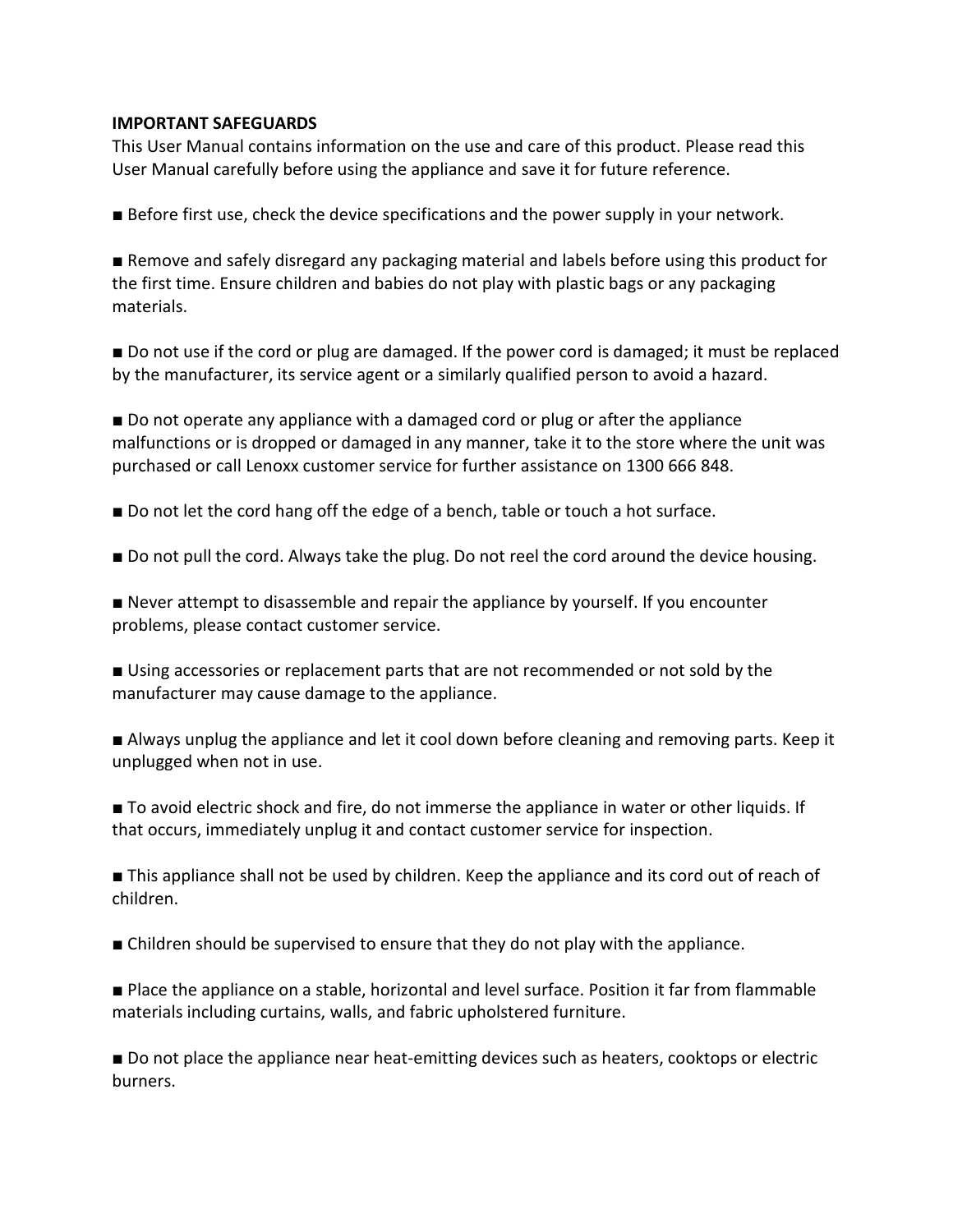• Make sure that there is enough space around. The appliance should stand more than 15 cm far from such flammable objects as furniture, curtains etc.

 $\blacksquare$  Do not use the appliance near explosive objects.

**This appliance is not intended for used by persons (including children) with reduced physical,** sensory or mental capabilities, or lack of experience and knowledge, unless they have been given supervision or instruction concerning use of the appliances by a person responsible for their safety.

**This appliance is intended to be used in household and similar applications such as:** -staff kitchen areas in shops, offices and other working environments; -farm houses;

-by clients in hotels, motels and other residential type environments; -bed and breakfast type environments

**This appliance is not intended to be operated by means of an external timer or separate** remote-control system.

 $\blacksquare$  Caution, hot surface. The surface is liable to get hot during use.

■ Do not move the appliance when the appliance is connected to electricity.

**Extreme caution must be taken when moving an appliance containing hot foods or liquids,** ensure the carry handle is used.

 $\blacksquare$  Do not leave water or products in the appliance for a long time.

**Pour water into the inner pot only. Don't pour water into the appliance body.** 

■ While cooking, avoid using sharp utensils not to damage the inner pot surface. Please use spoon which comes with the appliance. You may use also wooden, plastic or silicone utensils.

**Always check that there are no foreign objects between bottom of the inner pot and the** heating plate. It may cause a burning smell, strange sounds or cause the appliance to malfunction.

**If any unusual sounds, odour or any other disruption happens, switch the appliance off. Make** sure that there are no objects or liquids between the inner pot and heating plate. If the malfunction reason is not found, please contact customer service. Never attempt to dissemble and repair the appliance by yourself.

■ Do not cover the steam vent and the lid while the appliance is operating. It may cause malfunction in the appliance.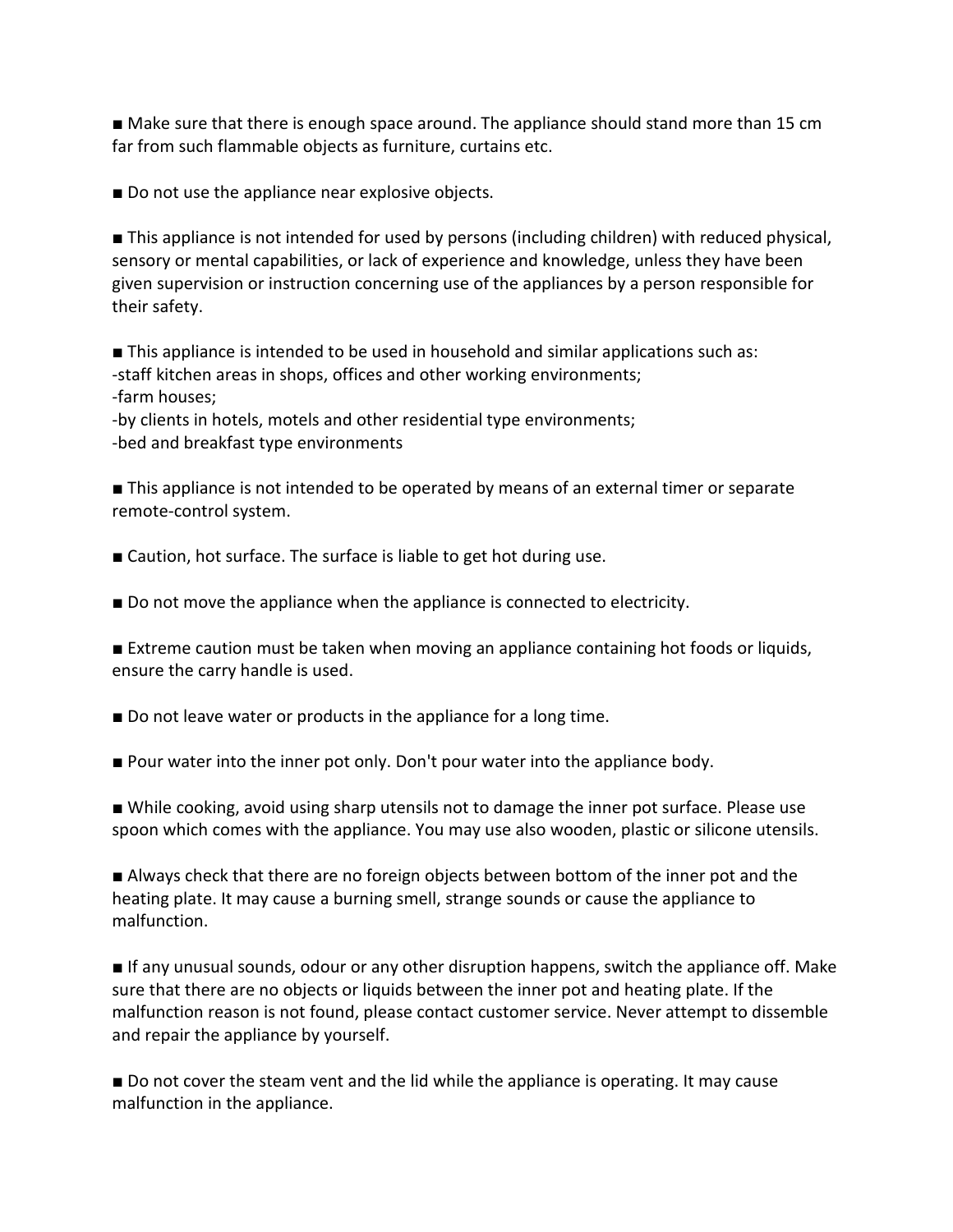$\blacksquare$  Do not operate the appliance with an empty inner pot.

# **The inner lid and sealing ring are not removable, do not remove them.**

### **Precautions**

- Check if the voltage indicated on the rice cooker corresponds to the local power voltage before you connect it.
- Do not immerse the rice cooker in water, nor rinse it under the tap.
- Make sure that the external of the inner pot and the surface of the heating element remain dry and clean. Do not use the cooker without the inner pot. Any foreign matter could lead to malfunction of the cooker.
- Only connect the rice cooker to a grounded power outlet. Always make sure that the plug is properly connected firmly into the power outlet.
- Place the unit on a flat and stable surface. Do not expose to water, high humidity or heat sources. Do not use the inner pot directly over an open fire.
- $\blacksquare$  Keep the unit away from children to avoid accidents or any misuse.
- When the unit is in operation, do not touch the lid or get close to the lid to avoid being scalded by steam.
- Do not cover the unit with a towel otherwise the lid of cooker might be deformed or discolored.
- $\Box$  Do not cover the steam valve with any objects (such as a towel).
- Do not open the lid while the Rice Cooker is in operation.
- Make sure the external surface of the inner pot and the heating plate is always kept dry and clean. Place the inner pot and rotate it slightly to make it sit properly on the heating element, then close the lid well.
- Do not use any other container, instead of the provided inner pot, on the heating element.
- Unplug the unit before taking out the inner pot.
- Do not attempt to repair, dismantle or modify the unit in case of malfunction.
- In case of a damaged power cord, please refer to our authorized service center to purchase a new one.

# **SHORT CORD INSTRUCTIONS:**

Do not use with an extension cord. A short power supply cord is provided to reduce the risks resulting from being entangled in or tripping over a long cord.

# **ELECTRIC POWER:**

If the electrical circuit is overloaded with other appliances, your unit may not operate properly. It should be operated on a dedicated electrical circuit (power point).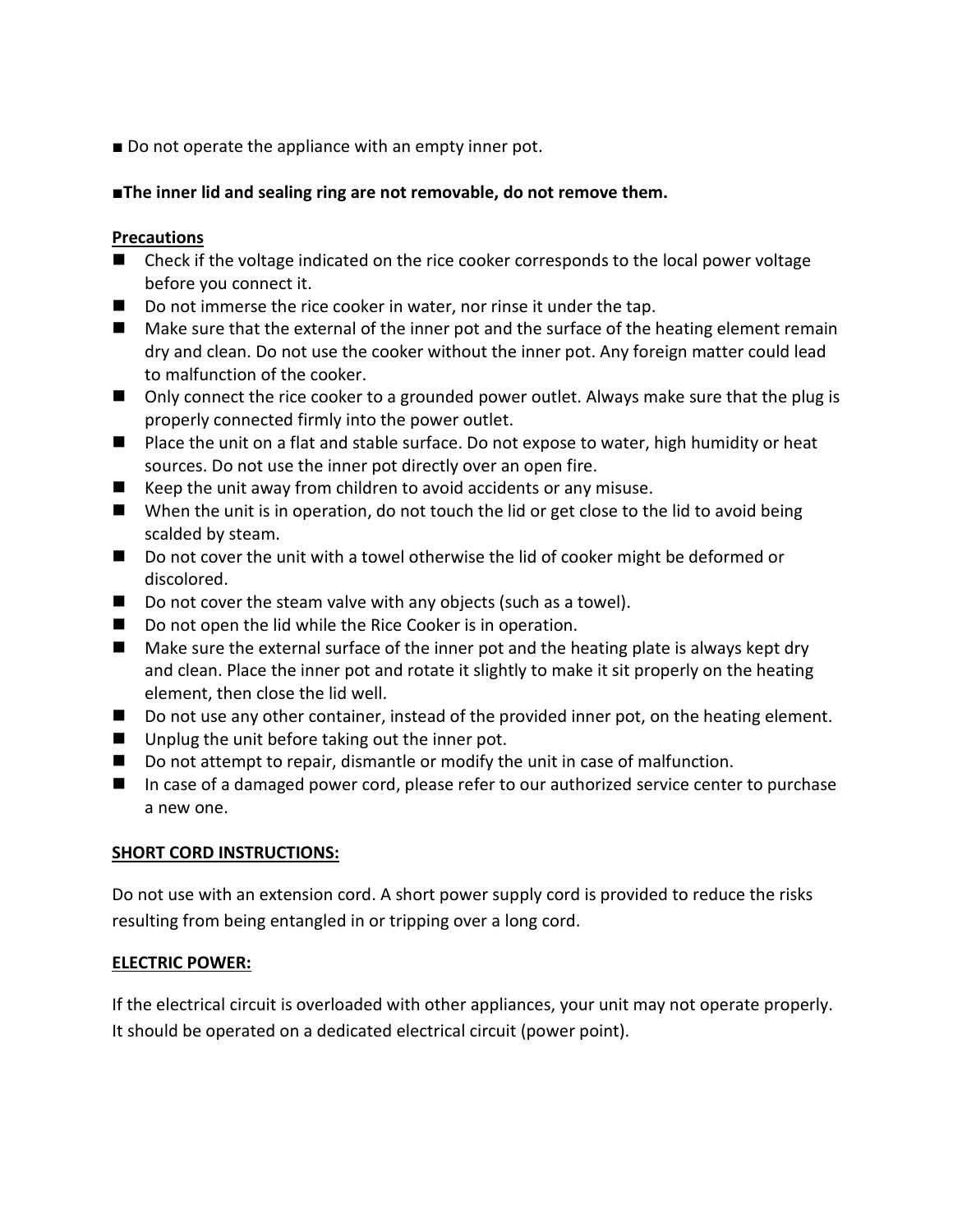#### **PREPARATION FOR USE:**

Before using the Rice Cooker for the first time:

Warning: when using for the first time, the Rice Cooker may emit slight odour which is not harmful and will disappear after a few minutes. This is because a protective oil was applied to protect parts from possible friction in transport.

Carefully unpack the Rice Cooker and remove all the packing materials.

Use a soft sponge and soapy water to remove any dust on the surface that may happen during packing and transport. Allow the Rice Cooker to dry before use.

Place the Rice Cooker on a flat, heat-resistant non-flammable surface.

Connect the power cord to the socket on the Rice Cooker.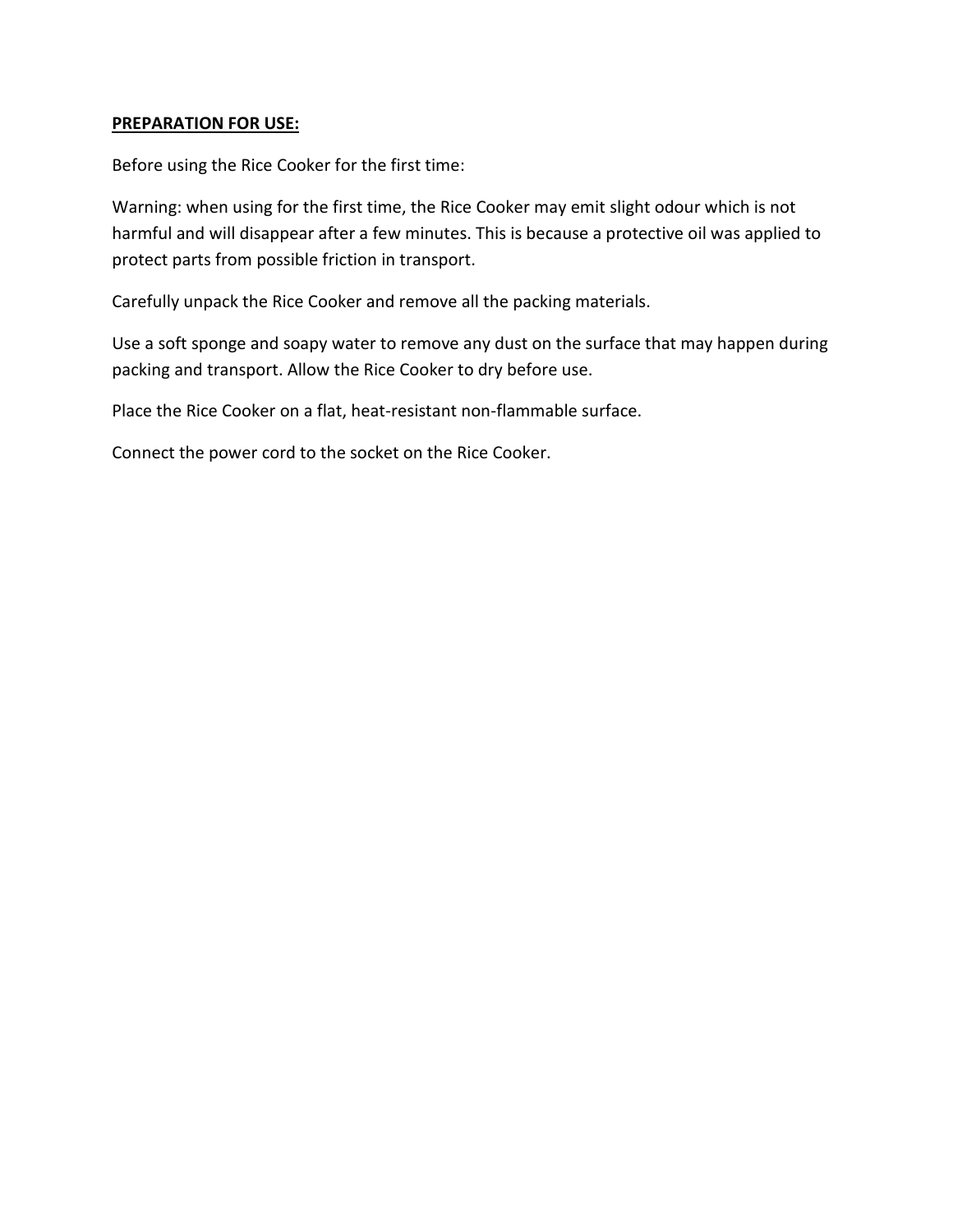# **PRODUCT OVERVIEW:**



- 1. Steam vent
- 2. Control panel





# **ACCESSORIES:**











Rice Spoon Measuring Cup Steam Tray Power Cord Rice Spoon Holder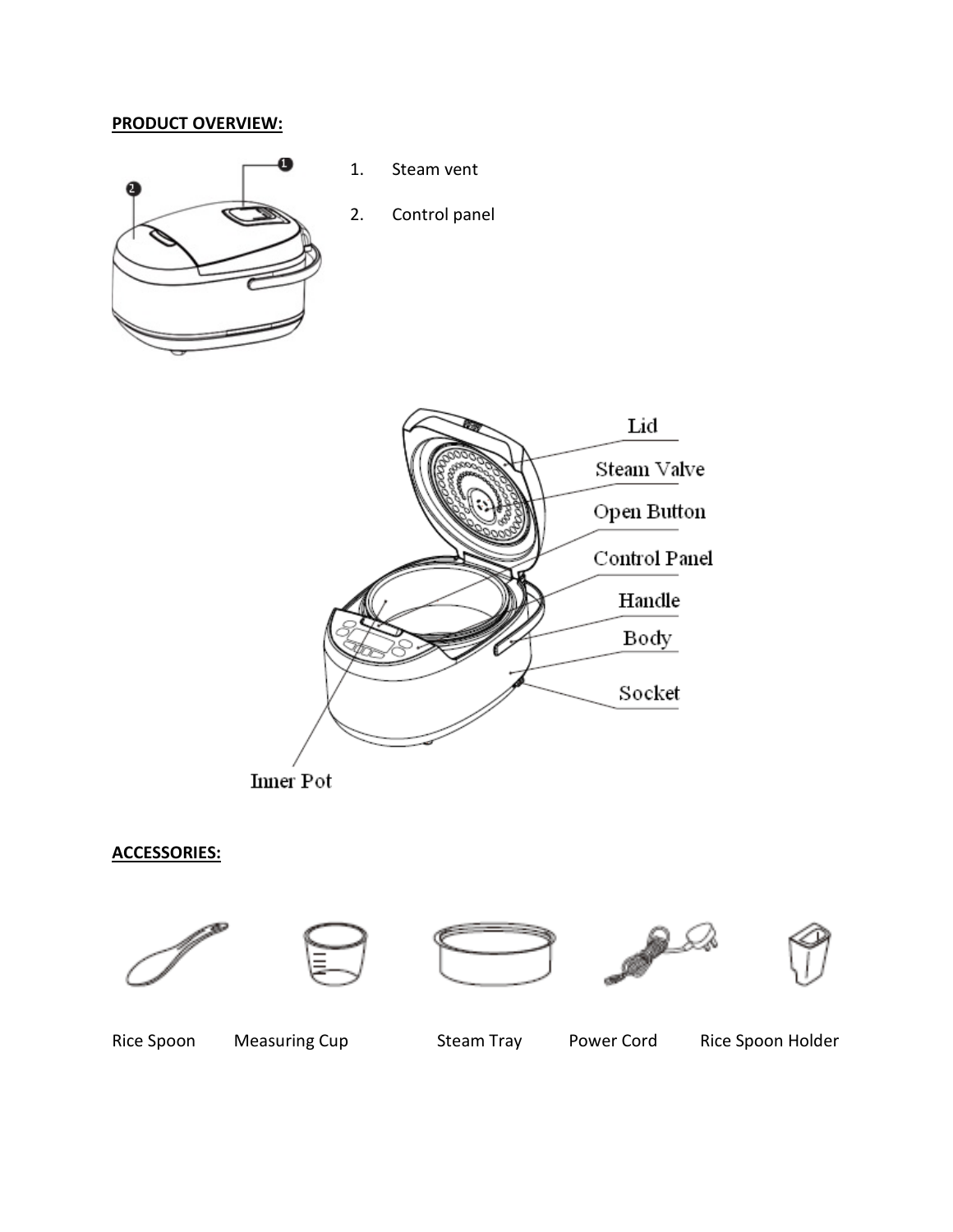### **CONTROL PANEL:**



Once the appliance is plugged in, it will beep once, and the screen will be illuminated.

### **Instructions for the control panel:**

# **"Start" button:**

Press "Start" button after you selected your desired function, the unit enters the operating mode and starts heating.

### **"Cooking Program" button:**

Press the "Cooking Program" button repeatedly to choose your desired function, The function indicator will be illuminated. Press the "Start" button to begin operation.

### **"Rice Taste" button:**

Press the "Rice Taste" button repeatedly to choose between 3 rice cooking modes: Regular, Hard or Soft according to your taste.

# **"Hours" and "Minute" buttons:**

Press these buttons to adjust time.

The time can be adjusted for Congee, Soup and Steam.

Also use the "Hour" and Minute" button when setting a count down timer for a delay start.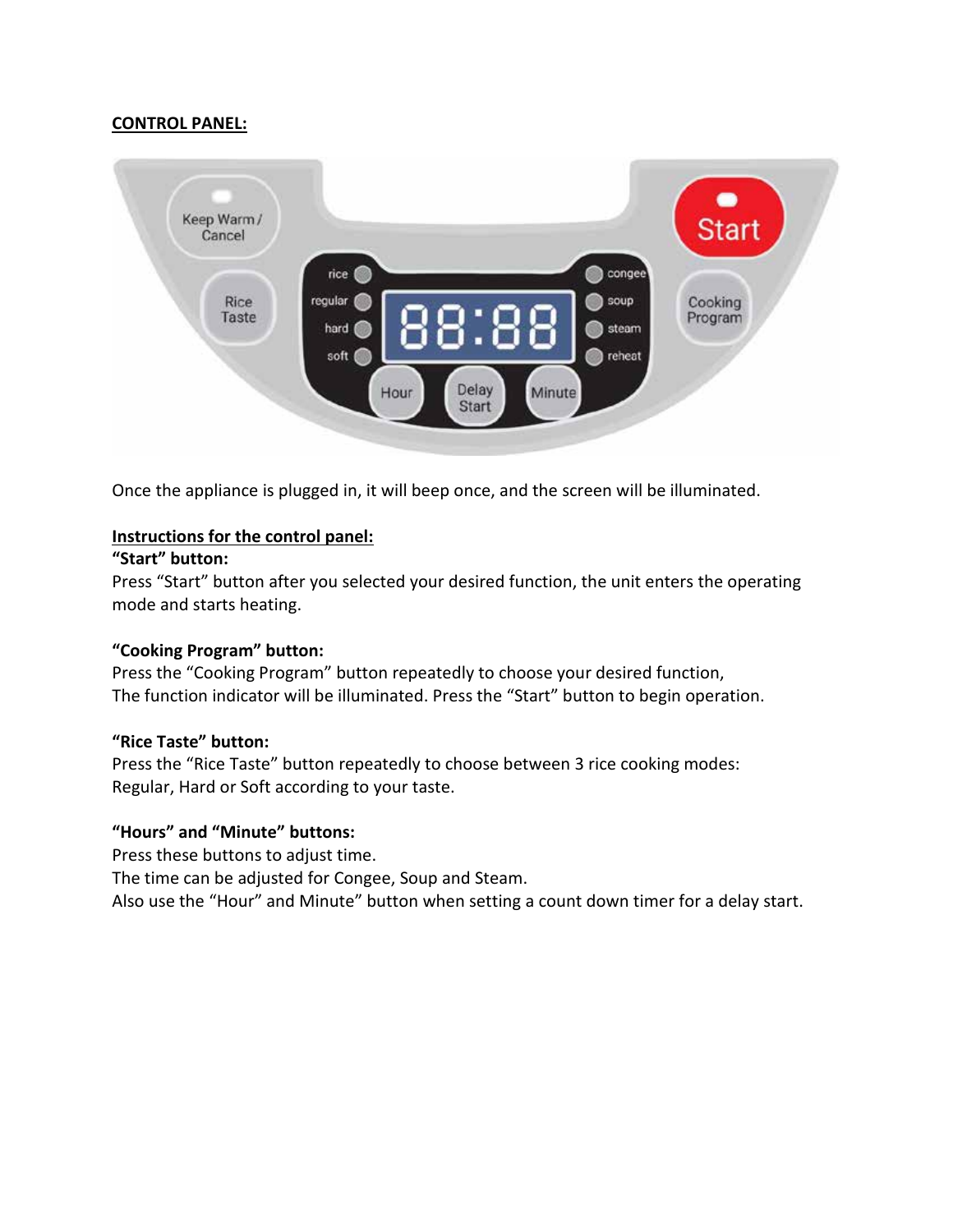# **"Delay Start" button:**

The "Delay Start" button can be used to set a countdown timer for a delay start. When the set amount of time has elapsed, the unit will turn on and operate. This is ideal to use when you wish to set the unit up to operate at a later time during the day. The countdown timer can be set for a minimum time of 10 minutes and a maximum time of 24 hours.

How to set a countdown timer for a delay start, using the "Delay Start" button: Press the "Delay Start" button.

Set up your chosen cooking program.

Then, use the "Hour" and "Minute" buttons to set your countdown timer.

The countdown timer can be set for a minimum of 1 minute and a maximum of 24 hours.

When your desired countdown time is shown on the screen, press the "Start" button.

The countdown time will be shown on the screen. When it reaches 00:00, the Rice Cooker will begin cooking with your chosen cooking program.

# **"Keep Warm" and "Cancel" button**

"Keep Warm": Press the "Keep Warm" button in when the unit is in standby mode, the unit will start to keep the food contents warm at a temperature of 70 Degrees Celsius.

This "Keep Warm" button will not function while the cooker is in operation.

This button also is used as a "Cancel" button.

"Cancel": Press the "Cancel" button during any state of operation, the unit enters standby mode.

Tip: It is recommended to keep warm less for than 5 hours, in order to prevent the rice from changing in color and taste.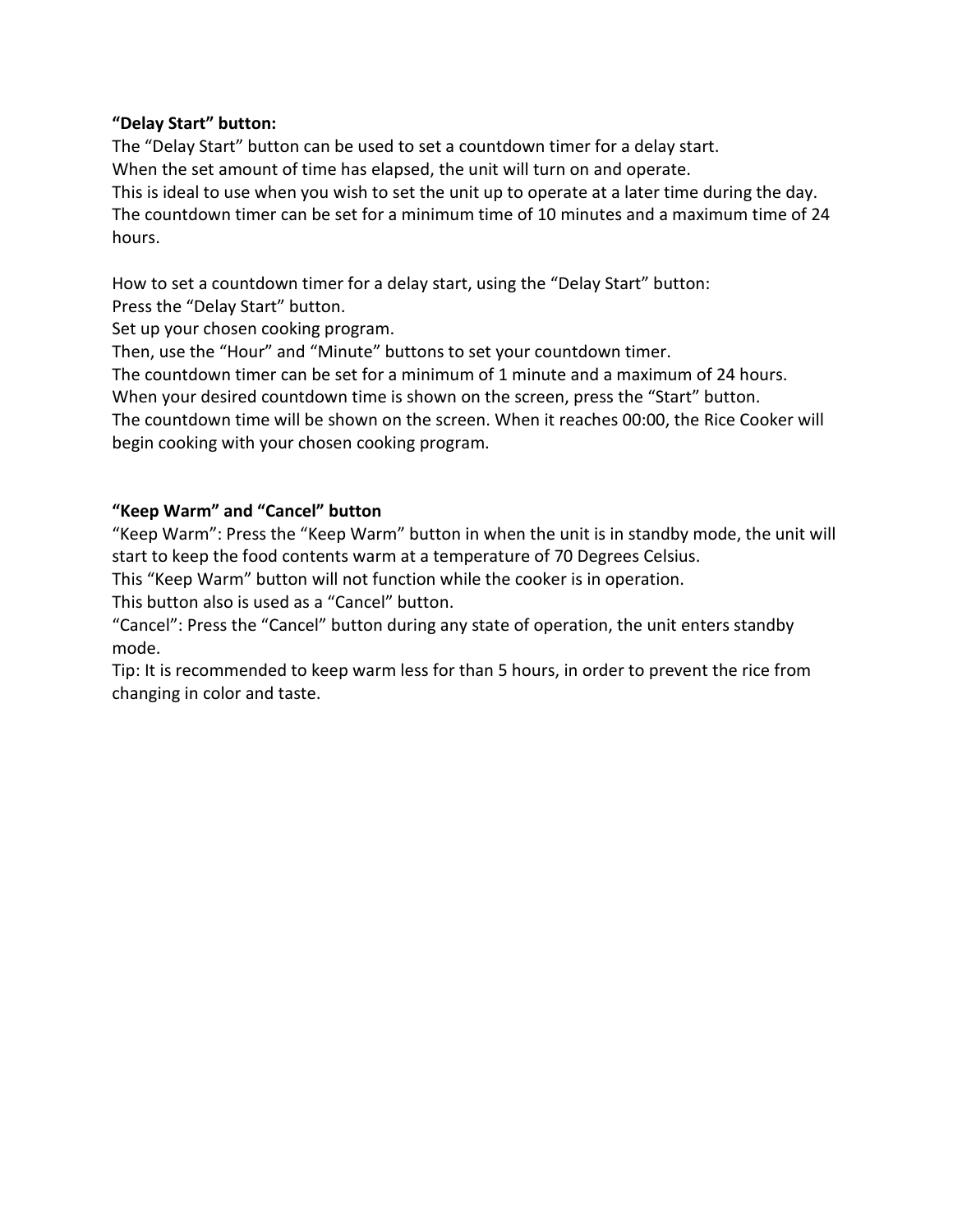#### **GENERAL OPERATION:**

#### **Cooking Rice:**

Use the included measuring cup to measure rice and liquid. Do not wash rice in the inner pot as much as possible so as not to scratch the surface of the inner pot. We suggest that rice is washed in a separate bowl (not included).

Place ingredients into the inner pot. Place the inner pot inside the main body of the Rice Cooker. If the lid is not completely closed, it might affect the operation of the cooker.

Attach the power cord to the cooker and the power outlet properly.

Press the "Rice Taste" button repeatedly to choose between 3 rice cooking modes: Regular, Hard or Soft according to your taste.

The difference between these is:

Regular: Cooking time is set by Fuzzy Logic, then it is followed by a 10-minute simmer time, not as long as the soft mode.

Hard: Cooking time is set by Fuzzy Logic. No simmer time at the end of cooking.

Soft: Cooking time is set by Fuzzy Logic, then it is followed by a 15-minute simmer time. A longer simmer time allows rice to become softer.

| <b>Function</b> | <b>Cooking time</b> | Simmer time, count<br>down time at the<br>end of cooking | <b>Remarks</b>                                                                                                                   |
|-----------------|---------------------|----------------------------------------------------------|----------------------------------------------------------------------------------------------------------------------------------|
| Regular         | Depend on amount    | 10 mins                                                  | Simmer time will begin at the end of<br>cooking time. At the end of the simmer<br>time, the unit will go into Keep Warm<br>mode. |
| Hard            | Depend on amount    | None                                                     | When cooking is complete, the unit will<br>go into Keep Warm mode.                                                               |
| Soft            | Depend on amount    | 15 mins                                                  | Simmer time will begin at the end of<br>cooking time. At the end of the simmer<br>time, the unit will go into Keep Warm<br>mode. |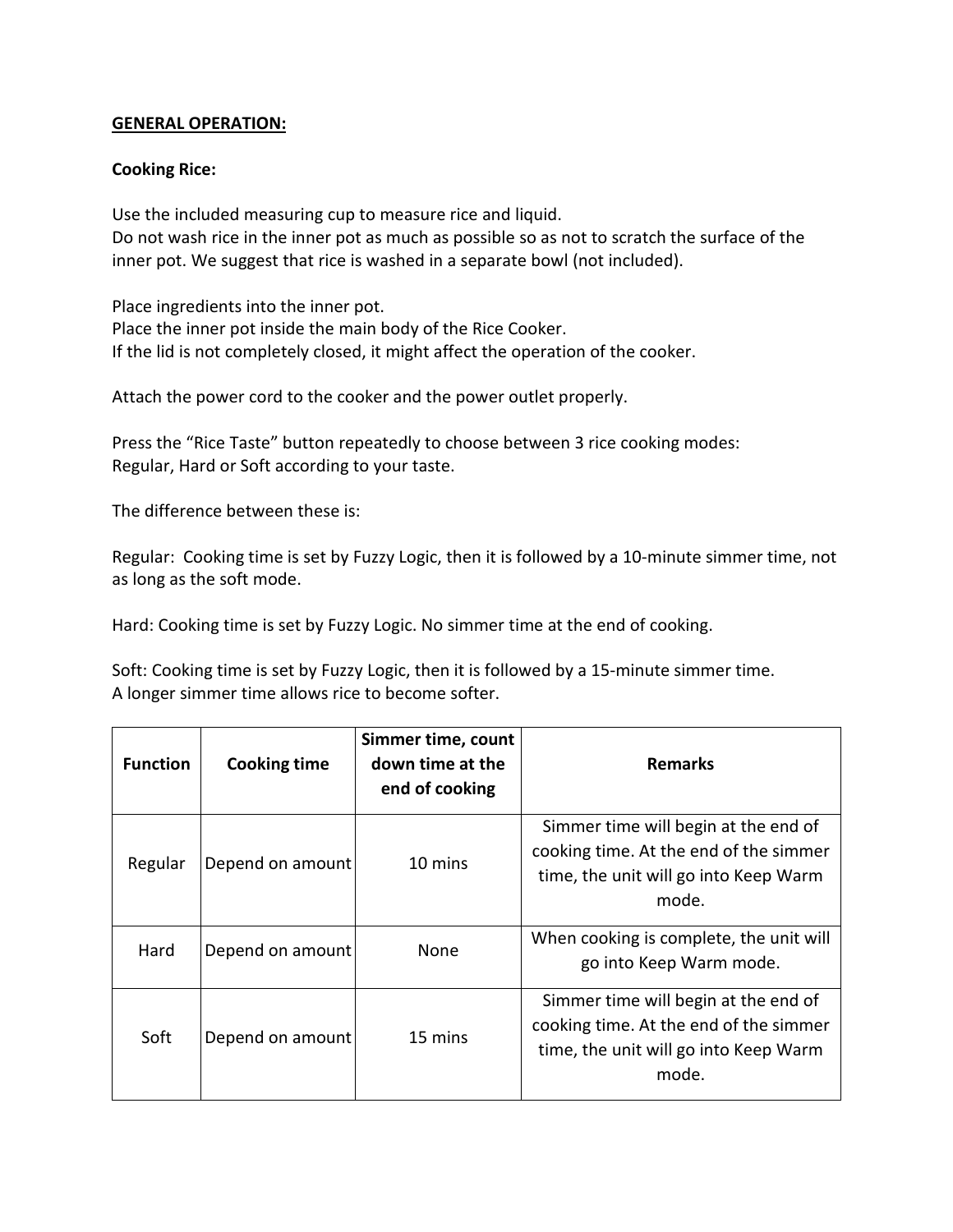The function indicator will be illuminated. Press the "Start" button to begin operation.

The dashes will be illuminated on the screen. The "Start" button as well as function indicator will be illuminated and still.

The rice cooker will heat up inside and its rice will begin cooking.

The Fuzzy Logic technology will determine how much rice and water has been added and selfregulate the cooking time and temperature. The process inside is pre-heating, absorbing, heating up, boiling.

At the end of the cooking time, the simmer process will begin.

At the end of the simmer process, the timer will reach 00:00.

The Rice Cooker will make an audible alert.

The Rice Cooker will automatically enter Keep Warm Mode.

The light for Keep Warm on the control panel will be illuminated.

The time on the screen will start to display the amount of time the Rice Cooker has been in Keep Warm Mode.

Press "Cancel" at any time to stop the Keep Warm mode.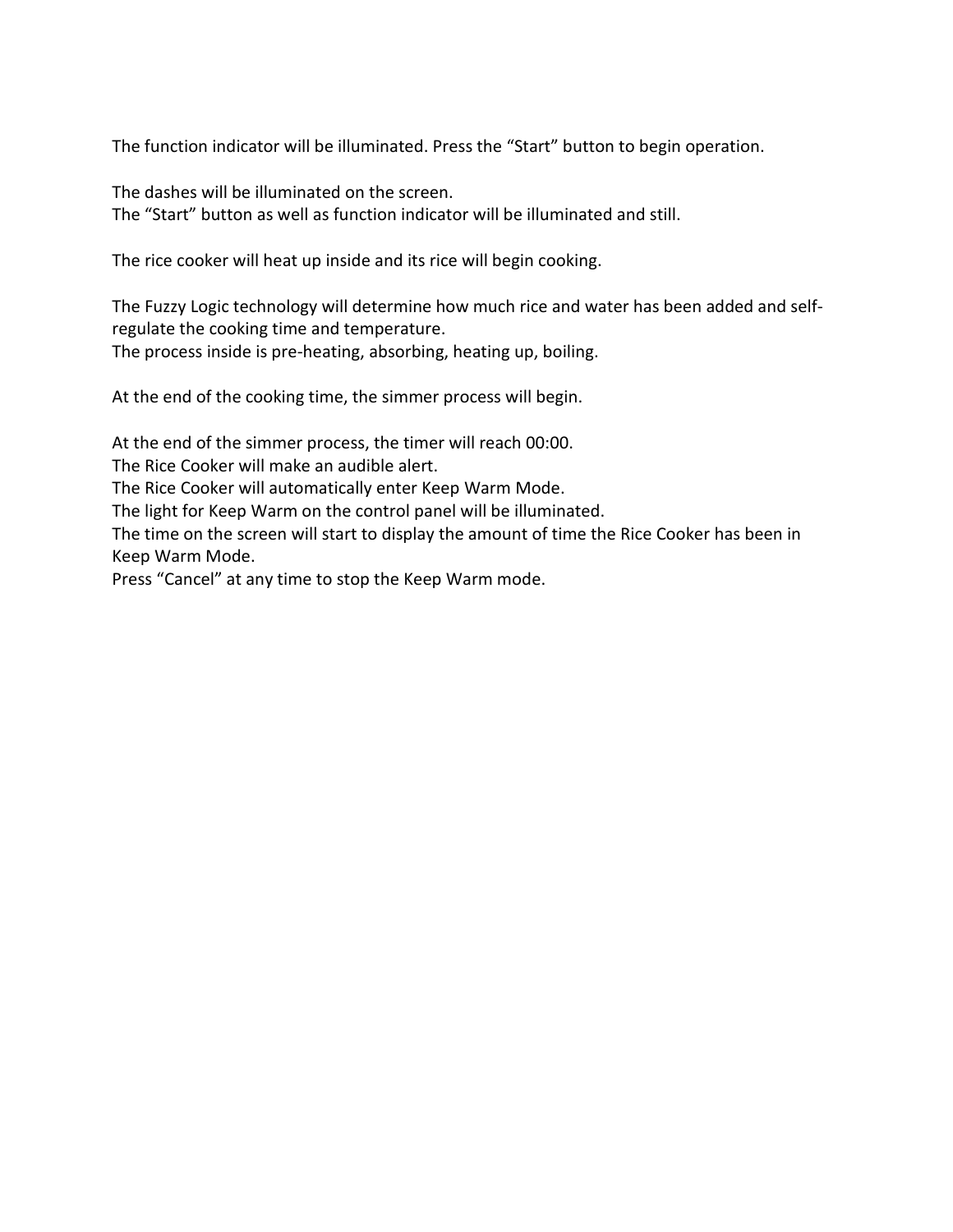#### **Using the Cooking Program button:**

Congee, Soup, Steam and Reheat:

Place ingredients into the inner pot.

Place the inner pot inside the main body of the Rice Cooker. If the lid is not completely closed, it might affect the operation of the cooker.

Attach the power cord to the cooker and the power outlet properly.

Press the "Cooking Program" button repeatedly to choose between Congee, Soup, Steam or Reheat.

Use the "Minute" and "Hour" buttons to change the cooking times. Minutes can be set in 10-minute intervals, hours can be set in 1-hour intervals.

| <b>Mode</b>  | <b>Default time</b>         | Lowest time range      | Longest time         |  |  |
|--------------|-----------------------------|------------------------|----------------------|--|--|
| Congee       | Default time:<br>30 mins    | Lowest time 10 minutes | Highest time 4 hours |  |  |
| Soup         | Default time: 1<br>hour     | Lowest time 30 minutes | Highest time 5 hours |  |  |
| <b>Steam</b> | Default time:<br>10 minutes | Lowest time 10 minutes | Highest time 2 hours |  |  |

Press the "Start" button to begin cooking.

Once the "Start" button has been pressed, the contents inside will begin to heat. The cooking timer will count down once the contents inside have reached 100°C.

At the end of cooking, the timer will reach 00:00.

The Rice Cooker will make an audible alert.

The Rice Cooker will automatically enter Keep Warm Mode.

The light for Keep Warm on the control panel will be illuminated.

The time on the screen will start to display the amount of time the Rice Cooker has been in Keep Warm Mode.

Press "Cancel" at any time to stop the Keep Warm mode.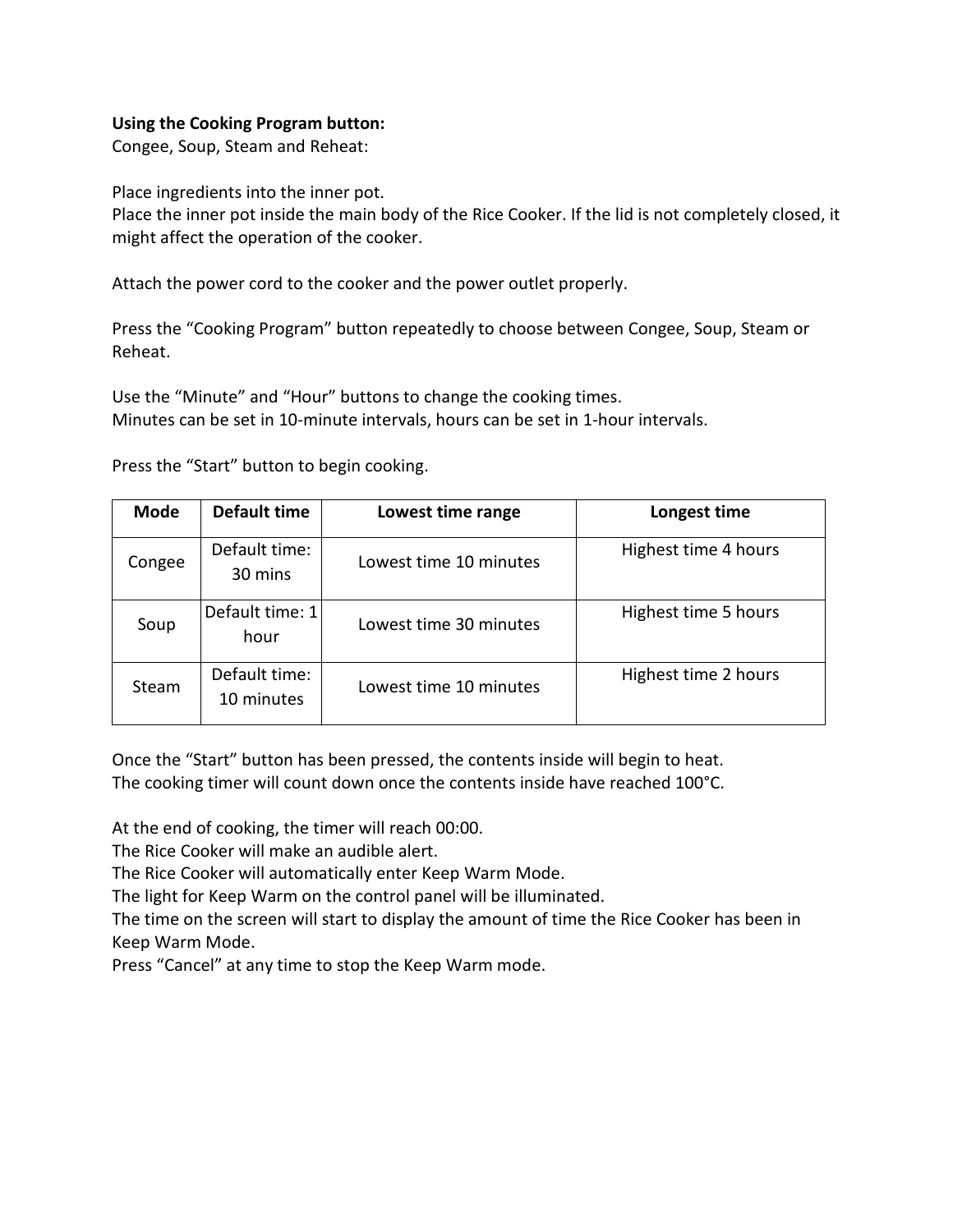# **Reheat:**

Press the "Cooking Program" button repeatedly until the indicator light for Re-Heat is illuminated.

Press the "Start" button".

The rice cooker will heat up to 112  $\degree$ C.

When the pot has reached 112  $\degree$ C, the unit will stop re-heating.

The Rice Cooker will make an audible alert.

The Rice Cooker will automatically enter Keep Warm Mode.

The light for Keep Warm on the control panel will be illuminated.

The time on the screen will start to display the amount of time the Rice Cooker has been in Keep Warm Mode.

Press "Cancel" at any time to stop the Keep Warm mode.

# **Tips on cooking rice:**

Measure rice and water with the measuring cup provided.

The measuring cup used for measuring rice holds only 170 grams. It is not a standard Australian cup size.

Ensure the rice in the measuring cup is level.

Spread rice in the inner bowl evenly, do not lump it in one spot/side.

The rice cooker will switch to **keep warm** after the rice has been cooked. It is best to serve the rice quickly because it might dry out too much if left in the pot on the warm setting for too long.

Be sure not to wash rice in inner pot as much as possible so as not to scratch the surface.

For dry, hard, multigrain please soak in hot water for 2-3 hours before cooking.

Fill the washed rice in inner pot and add appropriate amount of water.

When cooking rice, 1 cup of rice matches 1.1 cups of water, when cooking congee 1 cup of rice matches 10 cups of water, according to personal taste and experience, proper adjustment of the ratios is allowed, however, do not fill water over the maximum water level mark.

|                                 | <b>Making rice</b>              | <b>Making congee</b>            |                                 |  |  |
|---------------------------------|---------------------------------|---------------------------------|---------------------------------|--|--|
| Maximum amount of<br>rice (cup) | Minimum amount of<br>rice (cup) | Maximum amount<br>of rice (cup) | Minimum amount of<br>rice (cup) |  |  |
| 10                              |                                 |                                 |                                 |  |  |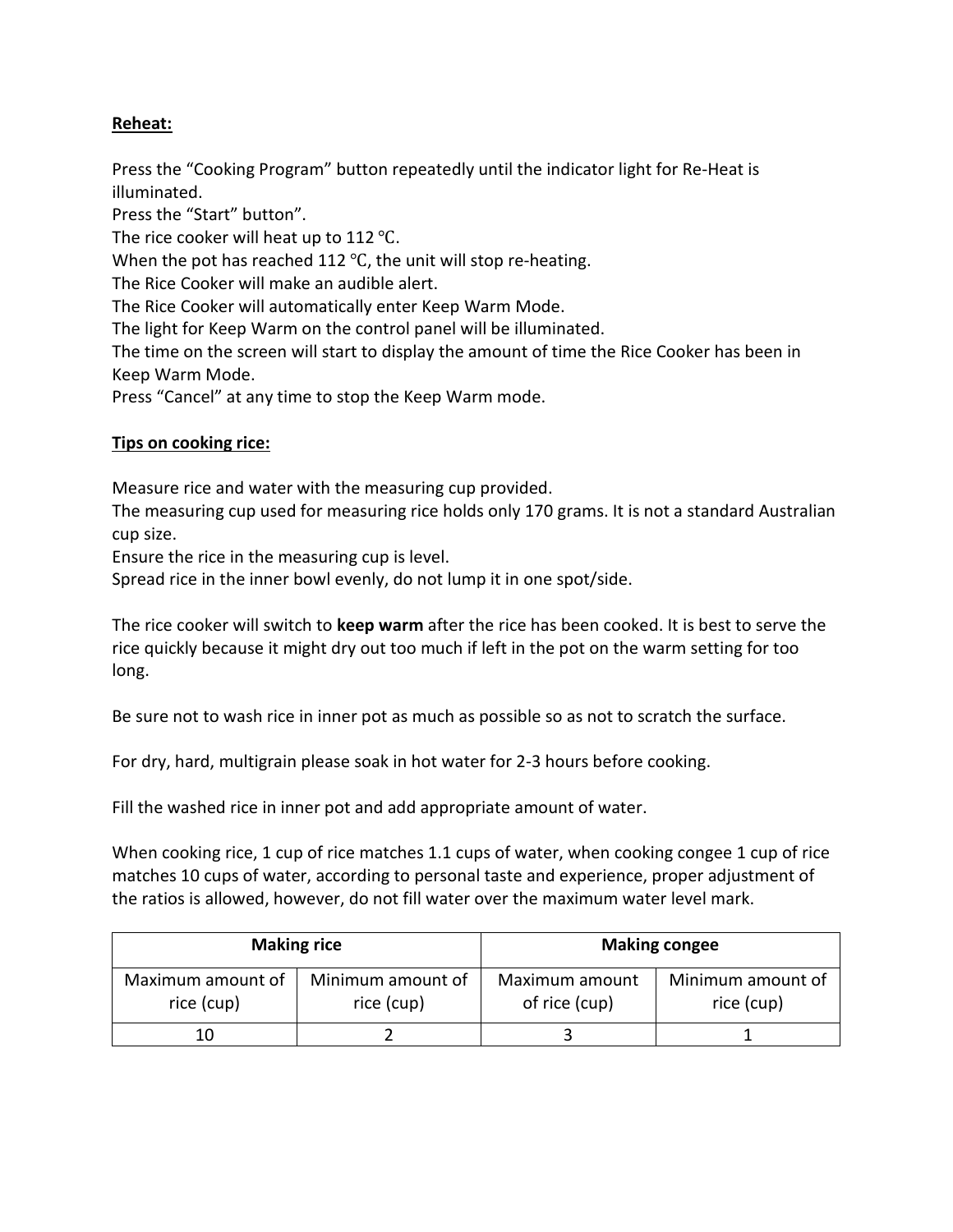Recommended proportions:

Basmati Rice – 2 cups rice, 2.5 cups water

Jasmine Rice – 2 cups rice, 2.75 cups water

White Rice – 2 cups rice, 2.75 cups water

Brown Rice – 2 cups rice, 3 cups water

Sushi Rice  $-2$  cups rice, 2.5 cups water \*plus other ingredients

Arborio Rice – 2 cups rice, 3 cups water

**Please Note:** It is not recommended to cook a large amount of arborio or risotto rice in this appliance. This type of rice contains high levels of starches. Starch and water may overspill through the steam vent and splash onto the top cover of the appliance.

\*Making sushi rice – use the recommended proportions of 2 cups rice and 2.5 cups water. Cook until the timer reaches zero. Open the rice cooker lid and keep the appliance on keep warm mode. Stir in ¼ cup rice vinegar, 1 tablespoon sugar and a pinch of salt. Mix thoroughly then rest in the warmed pot for ten minutes.

Making congee – use a long grain white rice and measure 1 cup rice and 8 cups water.

Making soup – add water or broth liquids only, then add the meats, vegetables and spices. Never use thickened liquids such as tomato soup base, chowder or cheesy soup.

This appliance is designed to make thin soups such as Vietnamese Pho, because of the steam vent.

Using thickened liquids may damage the appliance.

### **Using the steam tray:**

Use the steam tray inside the rice cooker to steam solid food such as vegetables. Other ideal foods to be steamed include dim-sims, dumplings, wontons, chicken and fish. They can be cooked at the same time as your rice to save time and counter space.

Do not try to cook the maximum amount of rice when cooking rice as well as using the steaming tray. The rice will double in size when cooked and there will not be enough room for the maximum amount of cooked rice as well as the steamer tray.

Insert the steaming tray towards the end of a rice cooking cycle and take it out when the foods are cooked. Be careful of the hot steam and wear oven mitts to protect your hands.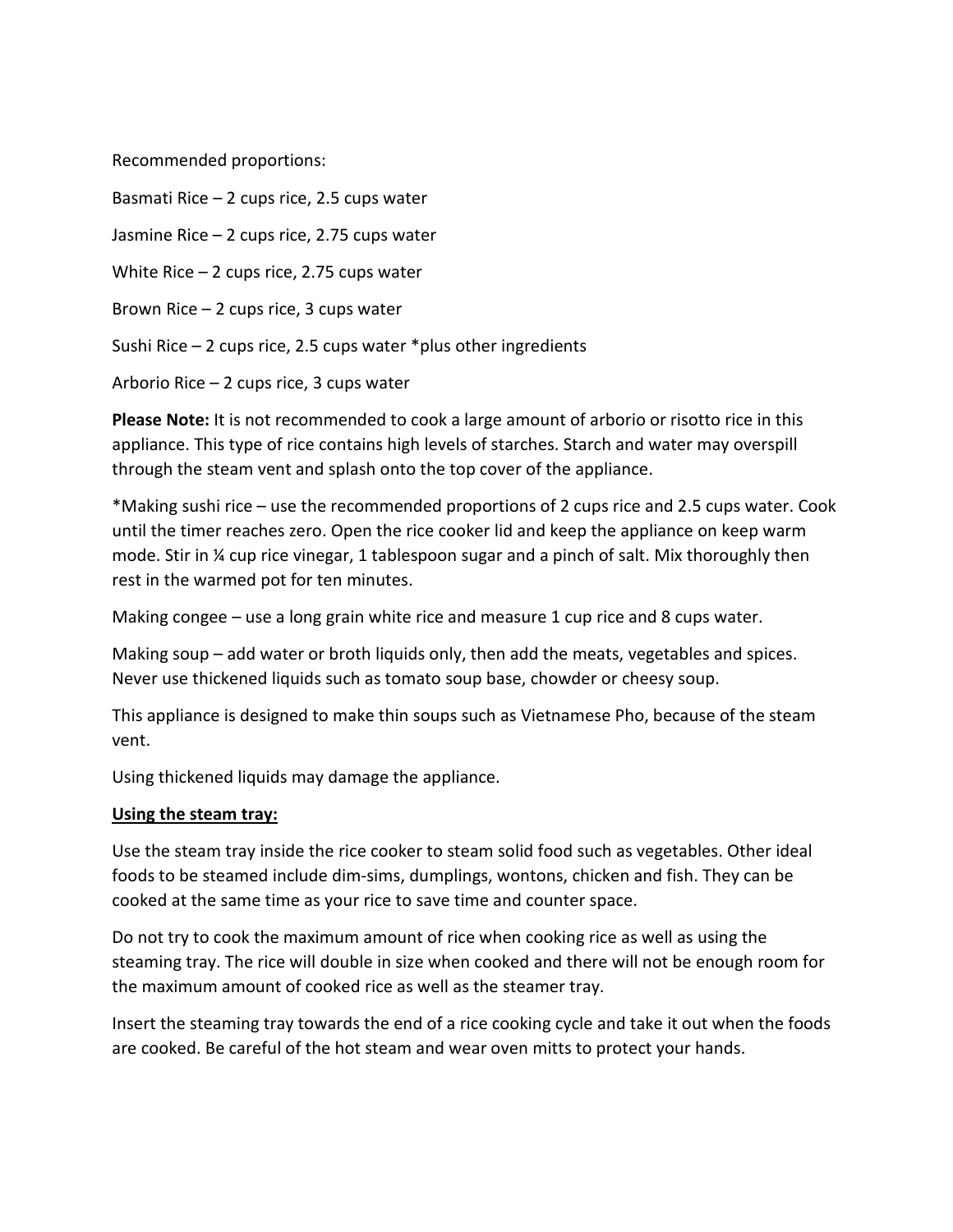**Hard boiled eggs** can be prepared by using the steaming tray. Add water inside the inner pot. Place the steaming basket inside the inner pot, add raw eggs to the steaming basket. The eggs will take 20 – 25 minutes depending on how you like them cooked.

Press the "Cooking Program" button and then use the "Minute" and "Hour" buttons to change the cooking time.

Press the "Start" button to begin cooking.

# **TROUBLESHOOTING:**

| When                                                                                                       | Rice                     |                   |                                    | Lice           | Rice being<br>kept warm |                |                       | the                   |                                            |                                                  |
|------------------------------------------------------------------------------------------------------------|--------------------------|-------------------|------------------------------------|----------------|-------------------------|----------------|-----------------------|-----------------------|--------------------------------------------|--------------------------------------------------|
| Please check if                                                                                            | 5<br><b>coo</b><br>tough | <u>e</u> .<br>Law | <u>c</u><br>$\overline{c}$<br>sott | slills<br>over | crust is<br>too brown   | has<br>strange | has<br><b>strange</b> | <u>e</u> .<br>too dry | <b>ROATESponsive</b><br>switch<br><u>ო</u> | such noises occur                                |
| proportion of rice and water is right                                                                      | $\mathbf{v}$             | $\mathbf v$       | $\mathbf v$                        | V              | $\mathbf v$             |                |                       |                       | the                                        |                                                  |
| the rice is washed clean                                                                                   |                          |                   |                                    | $\mathbf{V}$   | $\mathbf{v}$            | $\mathbf{v}$   |                       |                       |                                            | such                                             |
| the bottom of the inner pot is placed properly                                                             | $\mathbf{v}$             | $\mathbf v$       |                                    |                | $\mathbf{v}$            |                |                       |                       | an <sub>ld</sub>                           | outside of the inner pot<br>heat expansion<br>9S |
| there is foreign object on the sensor or the                                                               |                          | $\mathbf{v}$      | $\mathbf{v}$                       | $\mathbf{v}$   | $\mathbf{v}$            | $\mathbf{v}$   | $\mathbf{v}$          |                       | is properly connected                      | plucon it could                                  |
| outside of the inner pot                                                                                   |                          |                   |                                    |                |                         |                |                       |                       |                                            |                                                  |
| the safety-valve is properly installed                                                                     |                          |                   |                                    | $\mathbf{v}$   |                         | $\mathbf{v}$   | $\mathbf{v}$          | $\mathbf{v}$          |                                            |                                                  |
| there is oil with the rice being cooked                                                                    | $\mathbf{v}$             | $\mathbf{v}$      |                                    |                |                         | $\mathbf{v}$   |                       |                       |                                            | of the water drops on the                        |
| the rice is stirred after the cooking is finished                                                          | $\mathbf{v}$             |                   | $\mathbf{v}$                       |                |                         |                |                       |                       |                                            |                                                  |
| The time of warmth-keeping is over 5 hours, or                                                             |                          |                   |                                    |                |                         | $\mathbf{v}$   | $\mathbf{v}$          | $\mathbf{v}$          |                                            | be resulted from the                             |
| the amount of rice being kept warm is too little                                                           |                          |                   |                                    |                |                         |                |                       |                       |                                            |                                                  |
| the rice kept warm with the rice scoop                                                                     |                          |                   |                                    |                |                         | $\mathbf{v}$   |                       |                       |                                            |                                                  |
| cold rice is being kept warm                                                                               |                          |                   |                                    |                | $\mathbf{v}$            | $\mathbf{v}$   |                       |                       |                                            |                                                  |
| the lid is not completely closed, or the inner pot                                                         |                          |                   |                                    |                | $\mathbf{v}$            | $\mathbf{v}$   |                       |                       |                                            |                                                  |
| is not clean                                                                                               |                          |                   |                                    |                |                         |                |                       |                       |                                            |                                                  |
| the cooker is unplugged or switched off during                                                             |                          | $\mathbf{v}$      |                                    |                |                         | $\mathbf{v}$   |                       |                       |                                            |                                                  |
| cooking                                                                                                    |                          |                   |                                    |                |                         |                |                       |                       |                                            |                                                  |
| 1. Above is a guide and inspection for common fault.                                                       |                          |                   |                                    |                |                         |                |                       |                       |                                            |                                                  |
| 2. Please do not dismantle and repair it by yourself to avoid danger. If there is any error that cannot be |                          |                   |                                    |                |                         |                |                       |                       |                                            |                                                  |
| self-recovered, please contact the authorized service center for repair.                                   |                          |                   |                                    |                |                         |                |                       |                       |                                            |                                                  |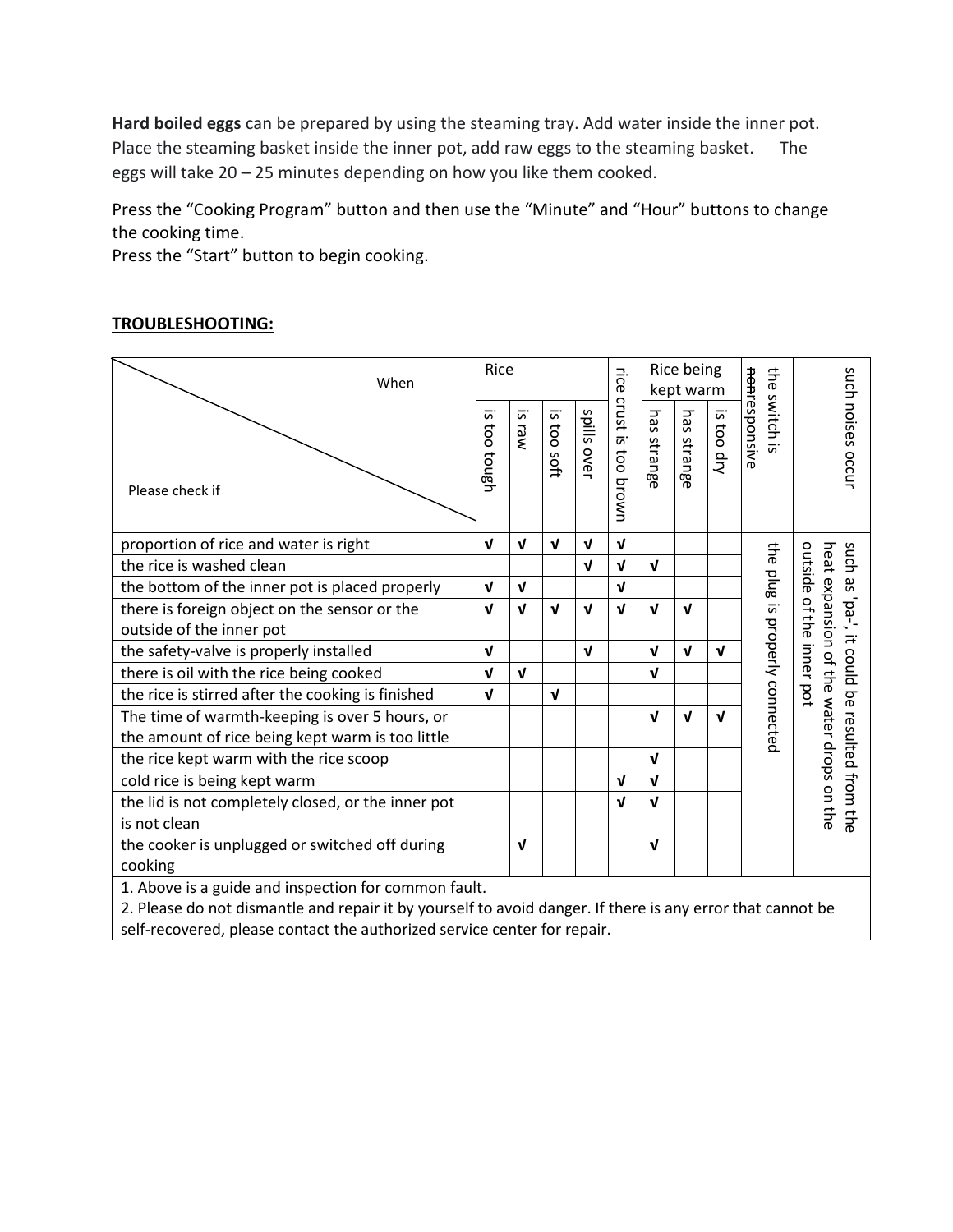# **FAULTS AND SOLUTIONS:**

| No.            | Errors                   |                               | Possible Reasons                        | <b>Suggested Solutions</b>     |  |  |
|----------------|--------------------------|-------------------------------|-----------------------------------------|--------------------------------|--|--|
| $\mathbf{1}$   | Indicating               | The heating                   | 1. Disconnection between the            | 1. Check the switch, the plug, |  |  |
|                | light OFF                | element is not                | circuit board and the power             | the socket, the fuse and the   |  |  |
|                |                          | hot                           | supply.                                 | power cord and see if they     |  |  |
|                |                          |                               | 2. Line fault in the power              | are in good condition          |  |  |
|                |                          |                               | panel.                                  | 2. Send to the authorized      |  |  |
|                |                          |                               | 3. Disconnection in the circuit         | service center for repair      |  |  |
|                |                          |                               | board                                   |                                |  |  |
|                |                          |                               | 4. Errors in the main circuit           |                                |  |  |
|                |                          |                               | board                                   |                                |  |  |
|                |                          | The heating                   | Errors in the main circuit board        | Send to the authorized         |  |  |
|                |                          | element is hot                |                                         | service center for repair      |  |  |
| $\overline{2}$ | Indicating               | The heating                   | 1. Errors in the bottom                 | Send to the authorized         |  |  |
|                | light ON                 | element is not                | thermistor                              | service center for repair      |  |  |
|                |                          | hot.                          | 2. Heating element burn out             |                                |  |  |
|                |                          |                               | 3. Disconnection in the circuit         |                                |  |  |
|                |                          |                               | board                                   |                                |  |  |
|                |                          |                               | 4. Line fault in the power panel        |                                |  |  |
| 3              |                          | 'E1' is displayed on the LCD  | 1. Short circuit of the bottom          | 1. Send to the authorized      |  |  |
|                | screen                   |                               | sensor                                  | service center for repair      |  |  |
|                |                          |                               | 2. A temperature over $213^{\circ}$ C   | 2. Wait until the temperature  |  |  |
|                |                          |                               |                                         | becomes normal and retry       |  |  |
| $\overline{a}$ |                          | 'E2' is displayed on the LCD  | 1. Open circuit of the bottom           | 1. Send to the authorized      |  |  |
|                | screen                   |                               | sensor                                  | service center for repair      |  |  |
|                |                          |                               | 2. A temperature below -27 $\degree$ C  | 2. Wait until the temperature  |  |  |
|                |                          |                               |                                         | becomes normal and retry       |  |  |
| 5              |                          | 'E3' is displayed on the LCD  | Short circuit of the thermistor         | Send to the authorized         |  |  |
|                | screen                   |                               | inside the lid of cooker                | service center for repair      |  |  |
| 6              |                          | 'E4' is displayed on the LCD  | 1. Open circuit of the                  | 1. Send to the authorized      |  |  |
|                | screen                   |                               | thermistor inside the lid of            | service center for repair      |  |  |
|                |                          |                               | cooker                                  | 2. Wait until the temperature  |  |  |
|                |                          |                               | 2. A temperature below -27 $^{\circ}$ C | becomes normal and retry       |  |  |
| $\overline{7}$ |                          | The rice is still raw, or the | 1. Deformation of the heating           | 1. Send to the authorized      |  |  |
|                | cooking time is too long |                               | element                                 | service center for repair      |  |  |
|                |                          |                               | 2. Inclination of the inner pot         | 2. Rotate the inner pot        |  |  |
|                |                          |                               | 3. Foreign object exists                | slightly to make it seat       |  |  |
|                |                          |                               | between the inner pot and the           | properly                       |  |  |
|                |                          |                               | heating element                         | 3. Clean off the foreign       |  |  |
|                |                          |                               | 4. Deformation of the inner pot         | objects                        |  |  |
|                |                          |                               | 5. Errors in the main circuit           | 4. Send to the authorized      |  |  |
|                |                          |                               | board                                   | service center to change a     |  |  |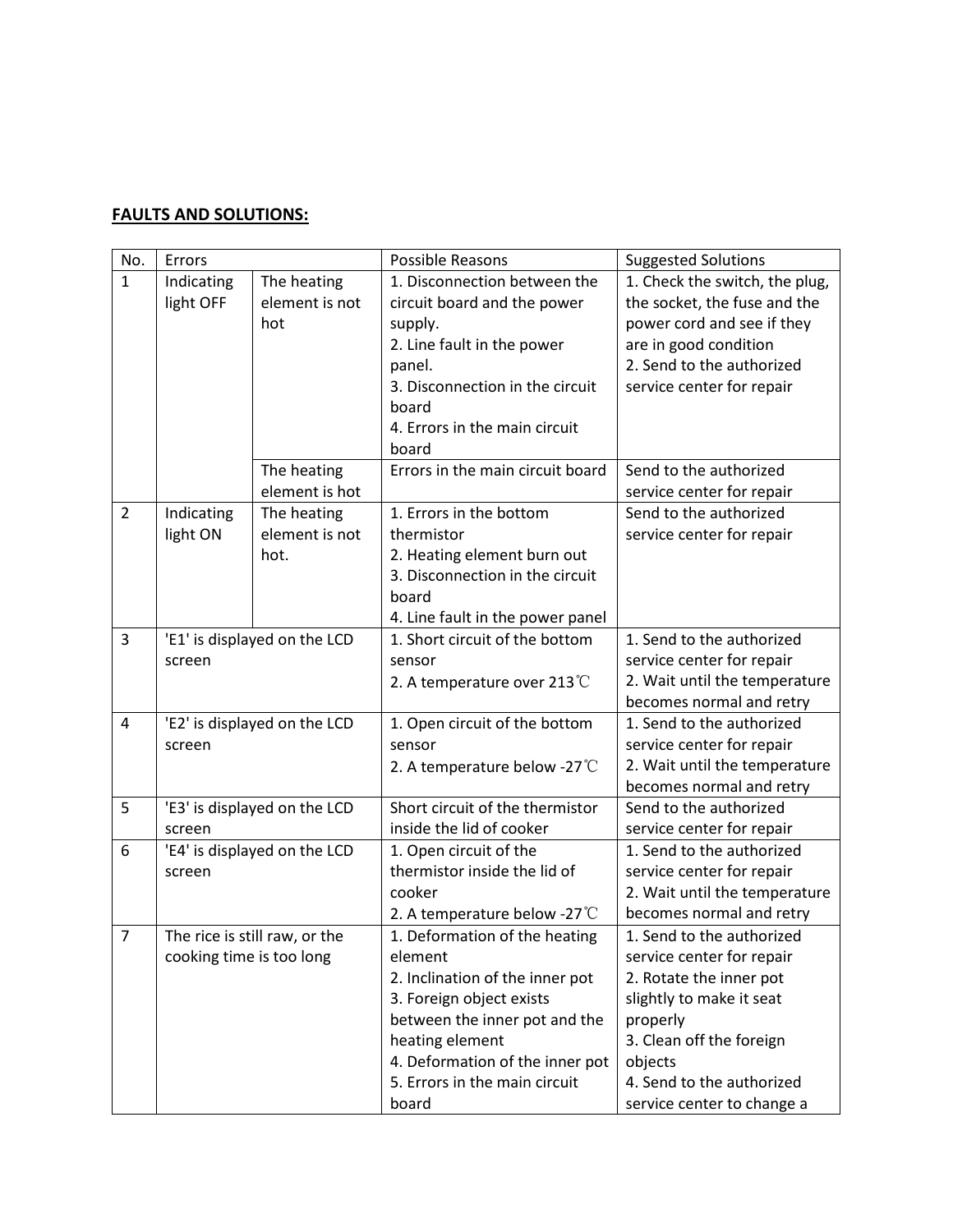|    |                                                                                   | 6. Errors in the bottom<br>thermistor                                                             | new inner pot<br>5. Send to the authorized<br>service center<br>6. Send to the authorized<br>service center |
|----|-----------------------------------------------------------------------------------|---------------------------------------------------------------------------------------------------|-------------------------------------------------------------------------------------------------------------|
| 8  | The rice becomes brown or<br>the 'Warmth-Keeping' mode<br>is not working properly | 1. Errors in the main circuit<br>board<br>2. Errors in the bottom<br>thermistor                   | Send to the authorized<br>service center                                                                    |
| 9  | A big overflow when making<br>porridge                                            | 1. Errors in the main circuit<br>board<br>2. Errors in the thermistor<br>inside the lid of cooker | Send to the authorized<br>service center                                                                    |
| 10 | No boiling over a long time<br>when making rice or porridge                       | 1. Errors in the main circuit<br>board<br>2. Errors in the thermistor<br>inside the lid of cooker | Send to the authorized<br>service center                                                                    |

# **CLEANING AND MAINTENANCE:**

# **Note: Unplug the Rice Cooker and allow it to cool down completely before handling, cleaning or storing.**

Do not immerse the power cord, plug or the Rice Cooker housing in water or any other liquids as it may result in damage, fire, electric shock or injury.

Do not use gasoline, abrasive cleaners or steel wool to clean.

Always detach the power cord from the unit before cleaning.

Inner Pot:

Remove the inner pot from the unit and wait till it cools down to normal temperature before cleaning.

Wash in warm soapy water after use.

Use a mild detergent and a non-abrasive sponge.

Dry with a soft dry cloth.

Nonstick coating might change color or have spots after some use, this is normal.

The inner pot is dishwasher safe.

Accessories:

The Rice Spoon, Measuring Cup, Steam Tray and Rice Spoon Holder can be washed in warm soapy water after use.

Wash in warm soapy water after use.

Use a mild detergent and a non-abrasive sponge.

Dry with a soft dry cloth.

The Rice Spoon and Steam Tray are dishwasher safe at a maximum of 100 Degrees.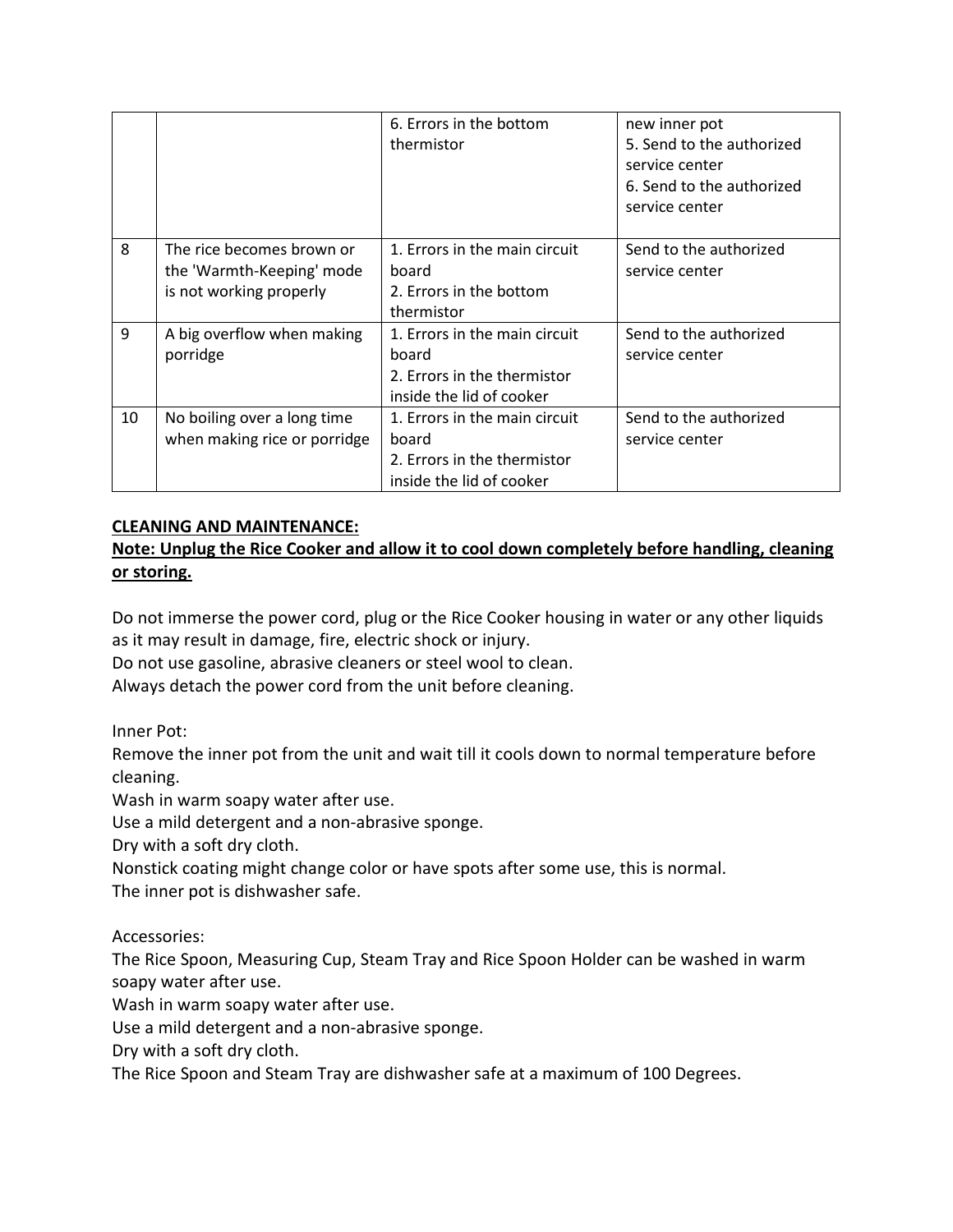Parts: Inner lid, sealing ring, steam valve and outer casing: **The inner lid and sealing ring are not removable, do not remove them.**  Use clean soft dry cloth to clean. Clean the inner lid and sealing ring every time after use. The surface of the sealing ring may change color or have spots after use, This does not affect the operation of the unit.

The steam valve can be wiped with a soft dry cloth

The outer casing of can be wiped with a soft dry cloth.

The Bottom Sensor and Heating Element (underneath the inner pot) Use smooth abrasive sandpaper (such as #600) in removing cooked rice from the heating element or bottom sensor.

### **STORING:**

Allow the Rice Cooker to cool down completely before storing. Store the Rice Cooker in an upright position in a dry location. Do not place any heavy items on top of the Rice Cooker during storage as this may result in possible damage to the Rice Cooker.

#### **SPECIFICATIONS:**

| Voltage             | Power | Capacity |  |  |
|---------------------|-------|----------|--|--|
| $220V^{\circ}50H_2$ | 900W  | 5.O I    |  |  |